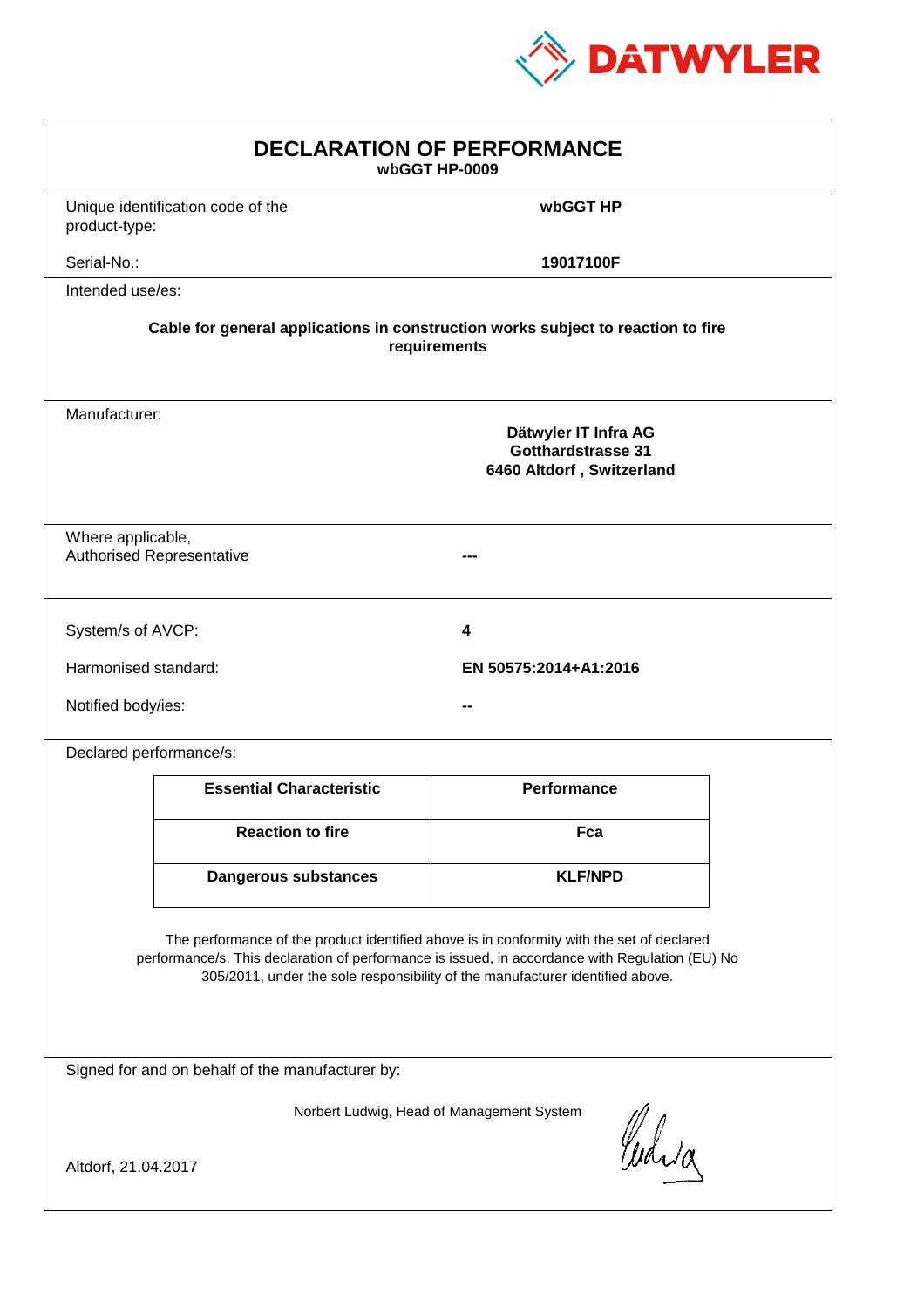

| LEISTUNGSERKLÄRUNG<br>wbGGT HP-0009                                                                                                                                                                                                                        |                                                                                |                |  |  |
|------------------------------------------------------------------------------------------------------------------------------------------------------------------------------------------------------------------------------------------------------------|--------------------------------------------------------------------------------|----------------|--|--|
|                                                                                                                                                                                                                                                            | Eindeutiger Kenncode des Produkttyps:                                          | wbGGT HP       |  |  |
| Serien-Nr.:                                                                                                                                                                                                                                                |                                                                                | 19017100F      |  |  |
| Verwendungszweck(e):                                                                                                                                                                                                                                       |                                                                                |                |  |  |
| Kabel/Leitung für allgemeine Anwendungen in Bauwerken in Bezug auf die<br>Anforderungen an das Brandverhalten                                                                                                                                              |                                                                                |                |  |  |
| Hersteller:                                                                                                                                                                                                                                                | Dätwyler IT Infra AG<br><b>Gotthardstrasse 31</b><br>6460 Altdorf, Switzerland |                |  |  |
|                                                                                                                                                                                                                                                            | Wo anwendbar, Bevollmächtigter:                                                |                |  |  |
| Leistungsbeständigkeit:                                                                                                                                                                                                                                    | System(e) zur Bewertung und Überprüfung der                                    | 4              |  |  |
|                                                                                                                                                                                                                                                            | Harmonisierte Norm:<br>EN 50575:2014+A1:2016                                   |                |  |  |
|                                                                                                                                                                                                                                                            | Notifizierte Stelle(n):                                                        |                |  |  |
| Erklärte Leistung(en):                                                                                                                                                                                                                                     |                                                                                |                |  |  |
|                                                                                                                                                                                                                                                            | <b>Wesentliche Merkmale</b>                                                    | Leistung       |  |  |
|                                                                                                                                                                                                                                                            | <b>Brandverhalten</b>                                                          | Fca            |  |  |
|                                                                                                                                                                                                                                                            | Gefährliche Stoffe                                                             | <b>KLF/NPD</b> |  |  |
| Die Leistung des vorstehenden Produkts entspricht der erklärten Leistung/den erklärten<br>Leistungen. Für die Erstellung der Leistungserklärung im Einklang mit der Verordnung (EU) Nr.<br>305/2011 ist allein der obengenannte Hersteller verantwortlich. |                                                                                |                |  |  |
| Unterzeichnet für den Hersteller und im Namen des Herstellers von:                                                                                                                                                                                         |                                                                                |                |  |  |
| Norbert Ludwig, Head of Management System<br>Curia                                                                                                                                                                                                         |                                                                                |                |  |  |
| Altdorf, 21.04.2017                                                                                                                                                                                                                                        |                                                                                |                |  |  |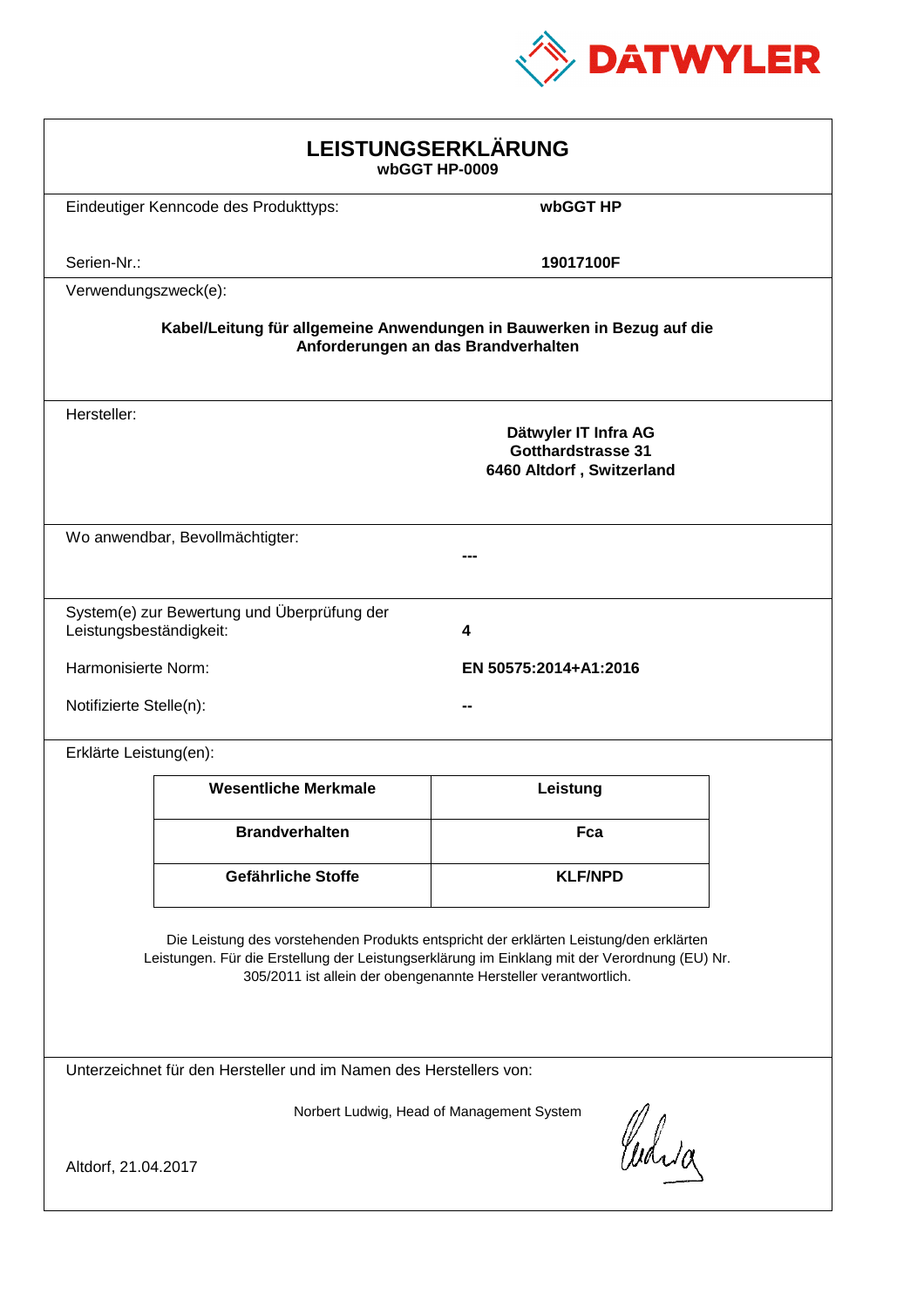

| <b>PRESTATIEVERKLARING</b><br>wbGGT HP-0009                                                                                                                                                                                                                                 |                                                                         |                                                                                |  |  |
|-----------------------------------------------------------------------------------------------------------------------------------------------------------------------------------------------------------------------------------------------------------------------------|-------------------------------------------------------------------------|--------------------------------------------------------------------------------|--|--|
| producttype:                                                                                                                                                                                                                                                                | Unieke identificatiecode van het                                        | wbGGT HP                                                                       |  |  |
| Serienr.:                                                                                                                                                                                                                                                                   |                                                                         | 19017100F                                                                      |  |  |
| Beoogd(e) gebruik(en):                                                                                                                                                                                                                                                      |                                                                         |                                                                                |  |  |
| Kabels voor algemene toepassingen in bouwwerken die onder<br>voorschriften inzake materiaalgedrag bij brand vallen                                                                                                                                                          |                                                                         |                                                                                |  |  |
| Fabrikant:                                                                                                                                                                                                                                                                  |                                                                         | Dätwyler IT Infra AG<br><b>Gotthardstrasse 31</b><br>6460 Altdorf, Switzerland |  |  |
|                                                                                                                                                                                                                                                                             | indien van toepassing, Gemachtigde:                                     |                                                                                |  |  |
| prestatiebestendigheid:<br>Geharmoniseerde norm:<br>Aangemelde instantie(s):                                                                                                                                                                                                | Het systeem of de systemen voor de<br>beoordeling en verificatie van de | 4<br>EN 50575:2014+A1:2016                                                     |  |  |
| Aangegeven prestatie(s)                                                                                                                                                                                                                                                     |                                                                         |                                                                                |  |  |
|                                                                                                                                                                                                                                                                             | Essentiële kenmerken                                                    | <b>Prestatie</b>                                                               |  |  |
|                                                                                                                                                                                                                                                                             | <b>Brandreactie</b>                                                     | Fca                                                                            |  |  |
|                                                                                                                                                                                                                                                                             | Gevaarlijke stoffen                                                     | <b>KLF/NPD</b>                                                                 |  |  |
| De prestaties van het hierboven omschreven product zijn conform de aangegeven prestaties. Deze<br>prestatieverklaring wordt in overeenstemming met Verordening (EU) nr. 305/2011 onder de exclusieve<br>verantwoordelijkheid van de hierboven vermelde fabrikant verstrekt. |                                                                         |                                                                                |  |  |
| Ondertekend voor en namens de fabrikant door:                                                                                                                                                                                                                               |                                                                         |                                                                                |  |  |
| Norbert Ludwig, Head of Management System<br>Curia<br>Altdorf, 21.04.2017                                                                                                                                                                                                   |                                                                         |                                                                                |  |  |
|                                                                                                                                                                                                                                                                             |                                                                         |                                                                                |  |  |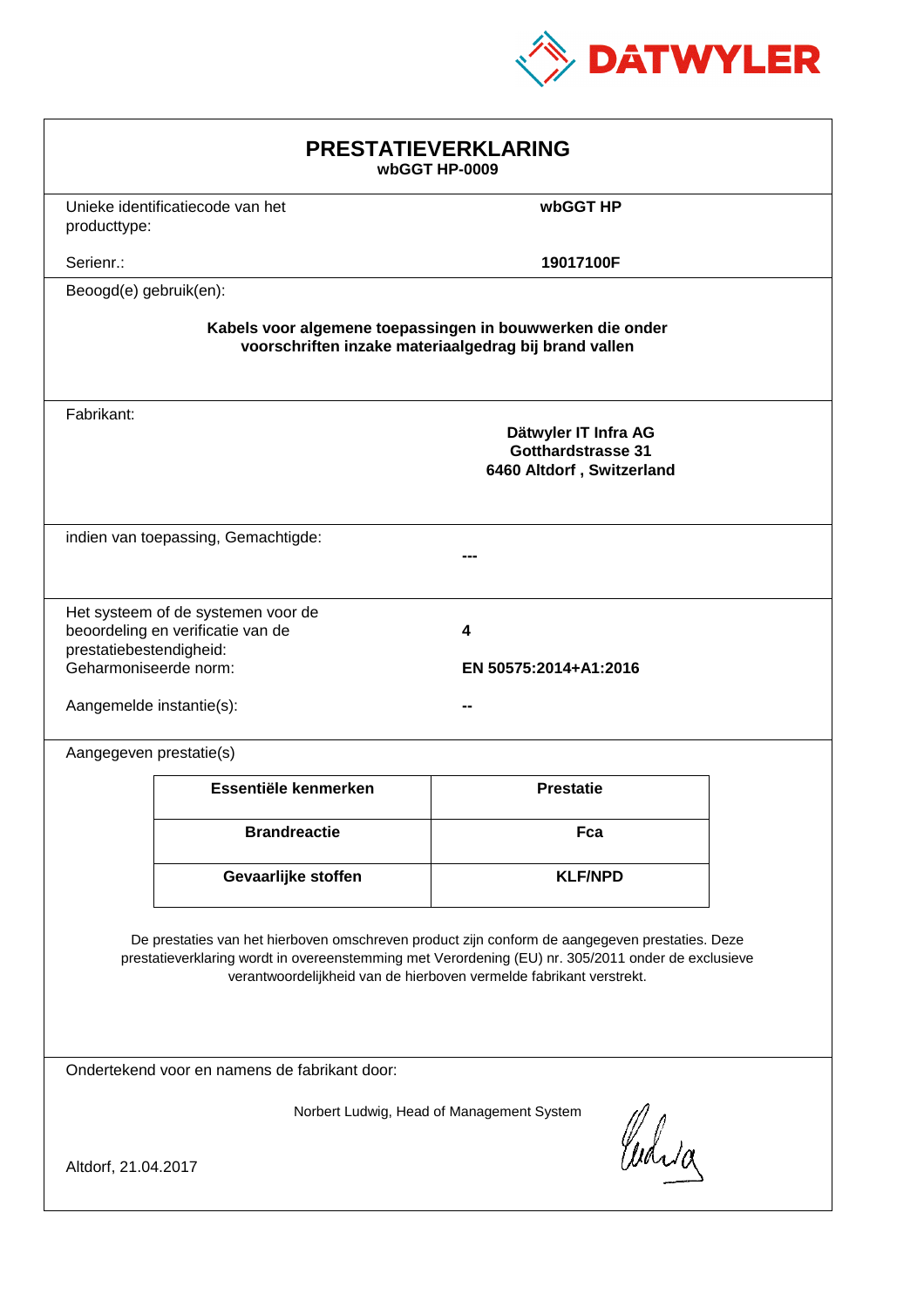

| DÉCLARATION DES PERFORMANCES<br>wbGGT HP-0009                                                                                                                                                                                                                    |                                                                                                                |                                                                                |  |  |  |
|------------------------------------------------------------------------------------------------------------------------------------------------------------------------------------------------------------------------------------------------------------------|----------------------------------------------------------------------------------------------------------------|--------------------------------------------------------------------------------|--|--|--|
| produit type:                                                                                                                                                                                                                                                    | Code d'identification unique du                                                                                | wbGGT HP                                                                       |  |  |  |
| Numéro de série:                                                                                                                                                                                                                                                 |                                                                                                                | 19017100F                                                                      |  |  |  |
| Usage(s) prévu(s):                                                                                                                                                                                                                                               |                                                                                                                |                                                                                |  |  |  |
|                                                                                                                                                                                                                                                                  | Câble pour applications générales dans les ouvrages de construction soumis<br>aux exigences de réaction au feu |                                                                                |  |  |  |
| Fabricant:                                                                                                                                                                                                                                                       |                                                                                                                | Dätwyler IT Infra AG<br><b>Gotthardstrasse 31</b><br>6460 Altdorf, Switzerland |  |  |  |
|                                                                                                                                                                                                                                                                  | Le cas échéant, Mandataire                                                                                     |                                                                                |  |  |  |
| performances:<br>Norme harmonisée:<br>Organisme(s) notifié(s):                                                                                                                                                                                                   | Système(s) d'évaluation et de<br>vérification de la constance des                                              | 4<br>EN 50575:2014+A1:2016                                                     |  |  |  |
|                                                                                                                                                                                                                                                                  | Performance(s) déclarée(s):                                                                                    |                                                                                |  |  |  |
|                                                                                                                                                                                                                                                                  | Caractéristique essentielle                                                                                    | <b>Performance</b>                                                             |  |  |  |
|                                                                                                                                                                                                                                                                  | Réaction au feu                                                                                                | Fca                                                                            |  |  |  |
|                                                                                                                                                                                                                                                                  | <b>Substances dangereuses</b>                                                                                  | <b>KLF/NPD</b>                                                                 |  |  |  |
| Les performances du produit identifié ci-dessus sont conformes aux performances déclarées.<br>Conformément au règlement (UE) no 305/2011, la présente déclaration des performances est<br>établie sous la seule responsabilité du fabricant mentionné ci-dessus. |                                                                                                                |                                                                                |  |  |  |
|                                                                                                                                                                                                                                                                  | Signé pour le fabricant et en son nom par:                                                                     |                                                                                |  |  |  |
| Norbert Ludwig, Head of Management System<br>Curia<br>Altdorf, 21.04.2017                                                                                                                                                                                        |                                                                                                                |                                                                                |  |  |  |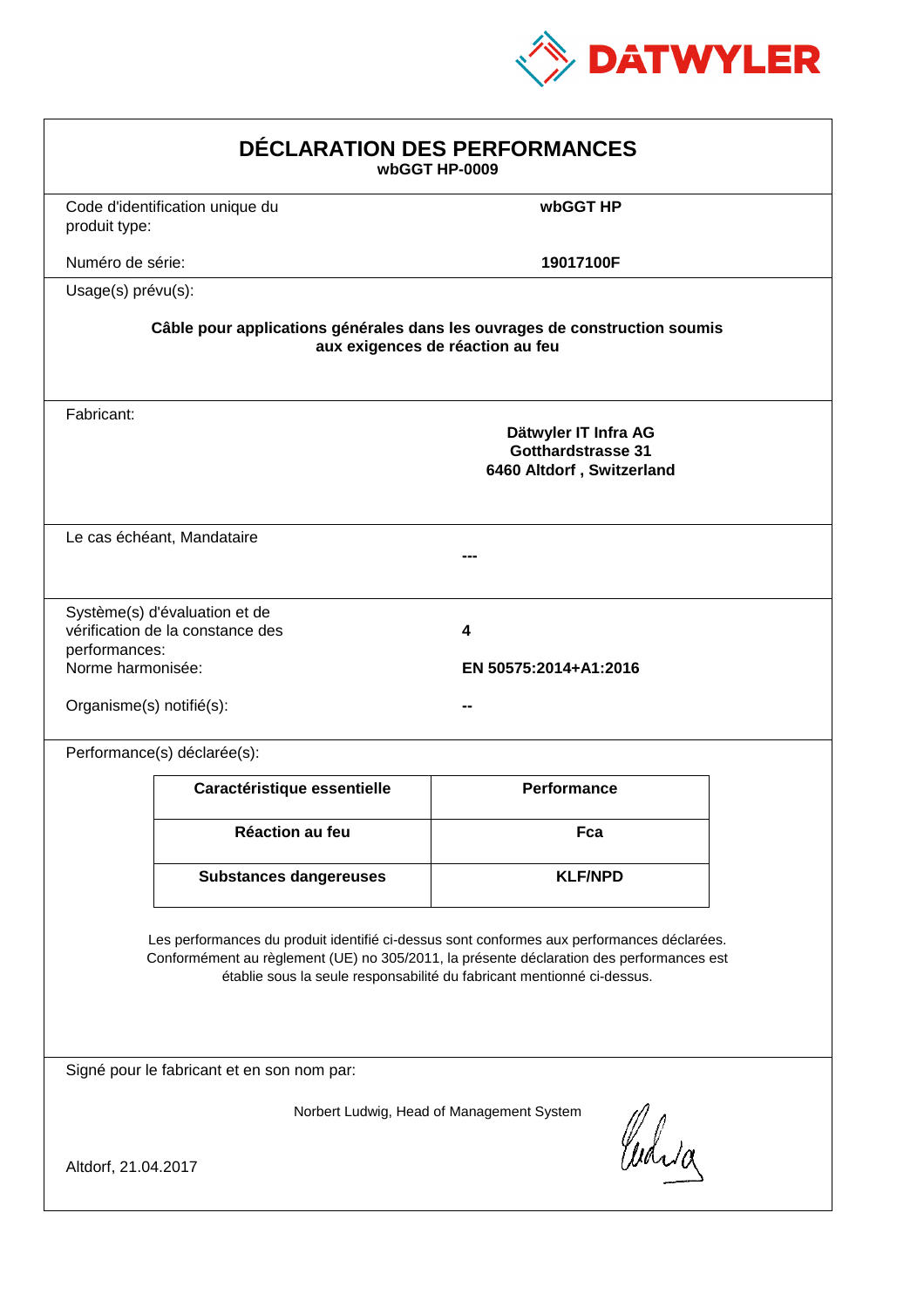

| <b>DECLARACIÓN DE PRESTACIONES</b><br>wbGGT HP-0009                                                                                                                                                                                                                                            |                                                                         |                     |  |  |
|------------------------------------------------------------------------------------------------------------------------------------------------------------------------------------------------------------------------------------------------------------------------------------------------|-------------------------------------------------------------------------|---------------------|--|--|
| producto tipo:                                                                                                                                                                                                                                                                                 | Código de identificación única del                                      | wbGGT HP            |  |  |
| Número de serie:                                                                                                                                                                                                                                                                               |                                                                         | 19017100F           |  |  |
| Usos previstos:                                                                                                                                                                                                                                                                                |                                                                         |                     |  |  |
| Cable sujeto a requisitos de reacción al fuego para aplicaciones generales en obras<br>de construcción                                                                                                                                                                                         |                                                                         |                     |  |  |
| Fabricante:                                                                                                                                                                                                                                                                                    | Dätwyler IT Infra AG<br>Gotthardstrasse 31<br>6460 Altdorf, Switzerland |                     |  |  |
|                                                                                                                                                                                                                                                                                                | En su caso, Representante autorizado:                                   |                     |  |  |
| Sistemas de evaluación y verificación<br>de la constancia de las prestaciones<br>4<br>$(EVCP)$ :<br>Norma armonizada:<br>EN 50575:2014+A1:2016<br>Organismos notificados:                                                                                                                      |                                                                         |                     |  |  |
|                                                                                                                                                                                                                                                                                                | Prestaciones declaradas:                                                |                     |  |  |
|                                                                                                                                                                                                                                                                                                | Característica esencial                                                 | <b>Prestaciones</b> |  |  |
|                                                                                                                                                                                                                                                                                                | Reacción al fuego                                                       | Fca                 |  |  |
|                                                                                                                                                                                                                                                                                                | <b>Sustancias peligrosas</b>                                            | <b>KLF/NPD</b>      |  |  |
| Las prestaciones del producto identificado anteriormente son conformes con el conjunto de<br>prestaciones declaradas. La presente declaración de prestaciones se emite, de conformidad con<br>el Reglamento (UE) nº 305/2011, bajo la sola responsabilidad del fabricante arriba identificado. |                                                                         |                     |  |  |
| Firmado por y en nombre del fabricante por:                                                                                                                                                                                                                                                    |                                                                         |                     |  |  |
| Norbert Ludwig, Head of Management System<br>anda<br>Altdorf, 21.04.2017                                                                                                                                                                                                                       |                                                                         |                     |  |  |